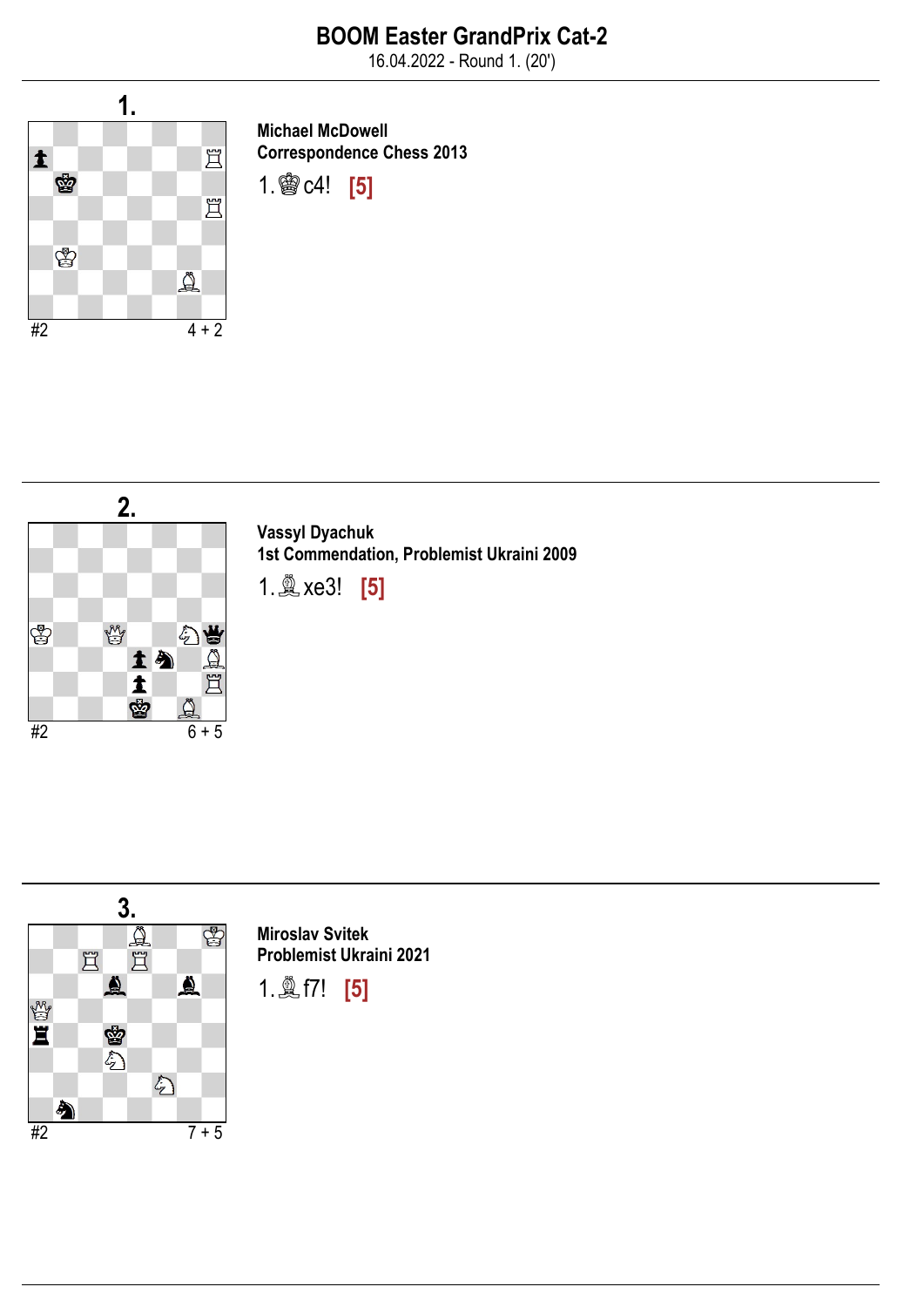16.04.2022 - Round 2. (40')



Karol Mlynka 1st Prize, Problemist Ukraini 2015

1.♖a3!

|                            | 曶c2<br>図 f3<br><b>② g2</b> |   | $\bm{a}$<br>$\overline{\mathbf{a}}$<br>$\overset{-}{\bm{a}}$<br>$\overline{\mathbf{\omega}}$ |  |
|----------------------------|----------------------------|---|----------------------------------------------------------------------------------------------|--|
|                            | $\overline{2}$             |   |                                                                                              |  |
| <b>Pts.</b> $ 1,2 2,4 3,7$ |                            | 5 |                                                                                              |  |



| avtsov & Al Sigurov<br>llemist Ukraini 2021 |                  |      |   |                                            |   |                      |                    |  |
|---------------------------------------------|------------------|------|---|--------------------------------------------|---|----------------------|--------------------|--|
|                                             | <sup>‰</sup> g2! |      |   |                                            |   |                      |                    |  |
|                                             |                  | 臠 a4 |   | 2. ﷺ a2+                                   |   |                      | $\bm{\varnothing}$ |  |
|                                             |                  |      |   | <b>会c4 2. &amp; c2+</b>                    |   | $\bar{\pmb{\theta}}$ |                    |  |
|                                             |                  |      |   | $\hat{\otimes}$ xb6 2. $\hat{\otimes}$ xb6 |   | <b>@</b><br>@<br>@   |                    |  |
|                                             |                  |      |   | <b>② xc7</b> 2. 2 xc7+                     |   |                      |                    |  |
|                                             |                  | a4   |   | $2.\n  2$ e3                               |   |                      |                    |  |
|                                             |                  | c4   |   | $2.\n  2$ c3+                              |   | $\dot{\mathcal{Q}}$  |                    |  |
|                                             |                  | d3   |   | $2.$ $\frac{80}{25}$ b <sub>2</sub> +      |   | $\widehat{\bm{a}}$   |                    |  |
|                                             |                  | 2    | 3 |                                            | 5 | 6                    |                    |  |
|                                             |                  |      |   |                                            |   |                      |                    |  |

**Pts.**  $\begin{bmatrix} 0.7 & 1.4 & 2.1 & 2.8 & 3.5 & 4.2 & 5 \end{bmatrix}$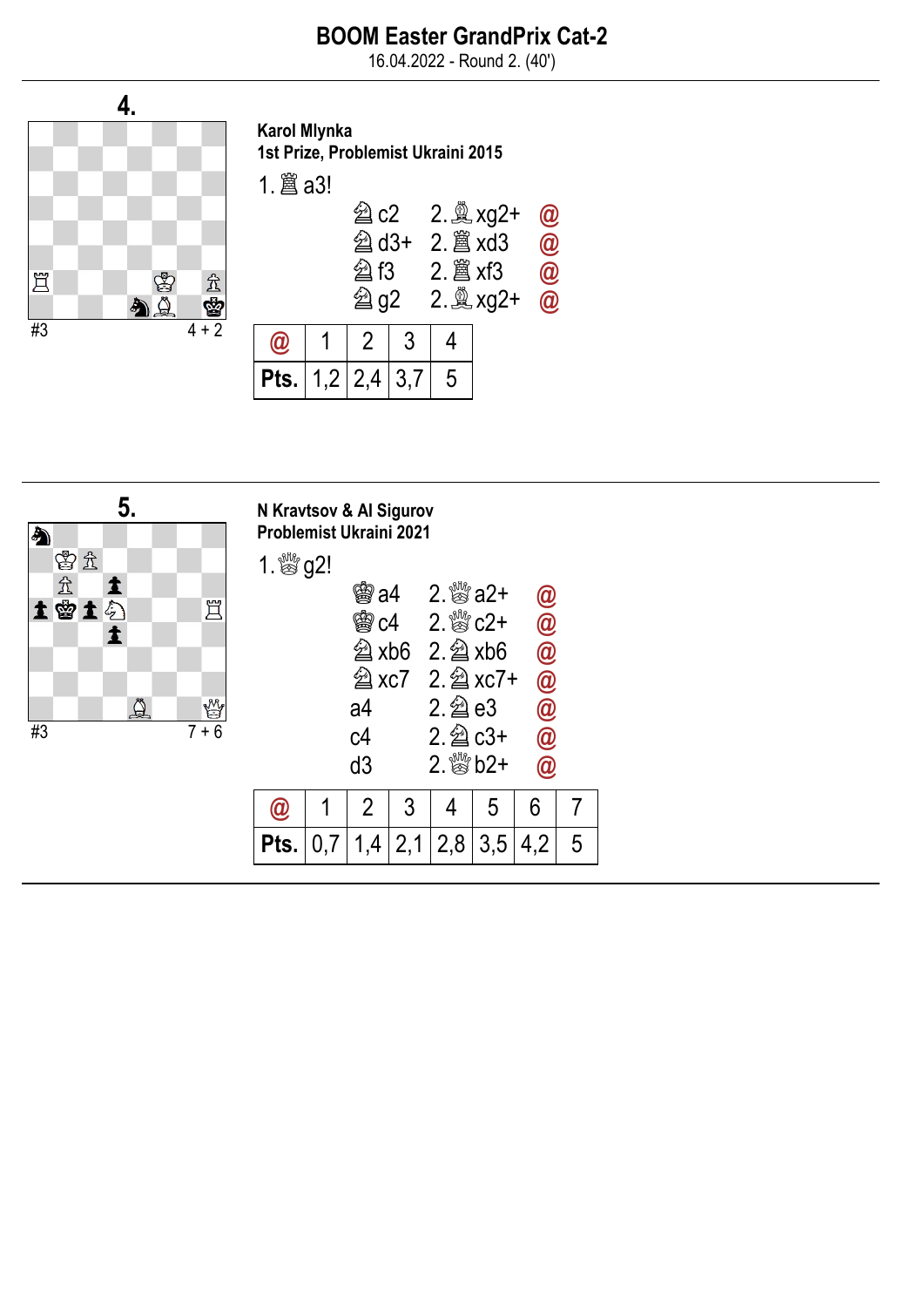16.04.2022 - Round 3. (60')

Sergij Tkachenko



| 5th Hon Mention, Bent JT EG 1989 |  |                |                       |  |   |                                                                              |  |  |               |  |  |
|----------------------------------|--|----------------|-----------------------|--|---|------------------------------------------------------------------------------|--|--|---------------|--|--|
| 1. $\hat{2}$ d7!                 |  |                |                       |  |   |                                                                              |  |  |               |  |  |
|                                  |  |                | $\mathbb{Q}$ xd7 2.f7 |  |   |                                                                              |  |  | <b>@</b><br>@ |  |  |
|                                  |  |                |                       |  |   | $\overset{\circledR}{\mathbb{L}}$ e8 4.f8= $\overset{\circledR}{\mathbb{S}}$ |  |  | $\circleda$   |  |  |
|                                  |  |                |                       |  |   | <b>置 xf8 5.gxf8= 2</b>                                                       |  |  | <b>@</b><br>@ |  |  |
|                                  |  |                |                       |  |   | $\overset{\circledR}{\sim}$ d7 6. $\overset{\circledR}{\approx}$ b6          |  |  |               |  |  |
| $\omega$                         |  |                | 3                     |  | 5 |                                                                              |  |  |               |  |  |
| Pts.                             |  | $\mathfrak{D}$ | 3                     |  |   |                                                                              |  |  |               |  |  |
|                                  |  |                |                       |  |   |                                                                              |  |  |               |  |  |

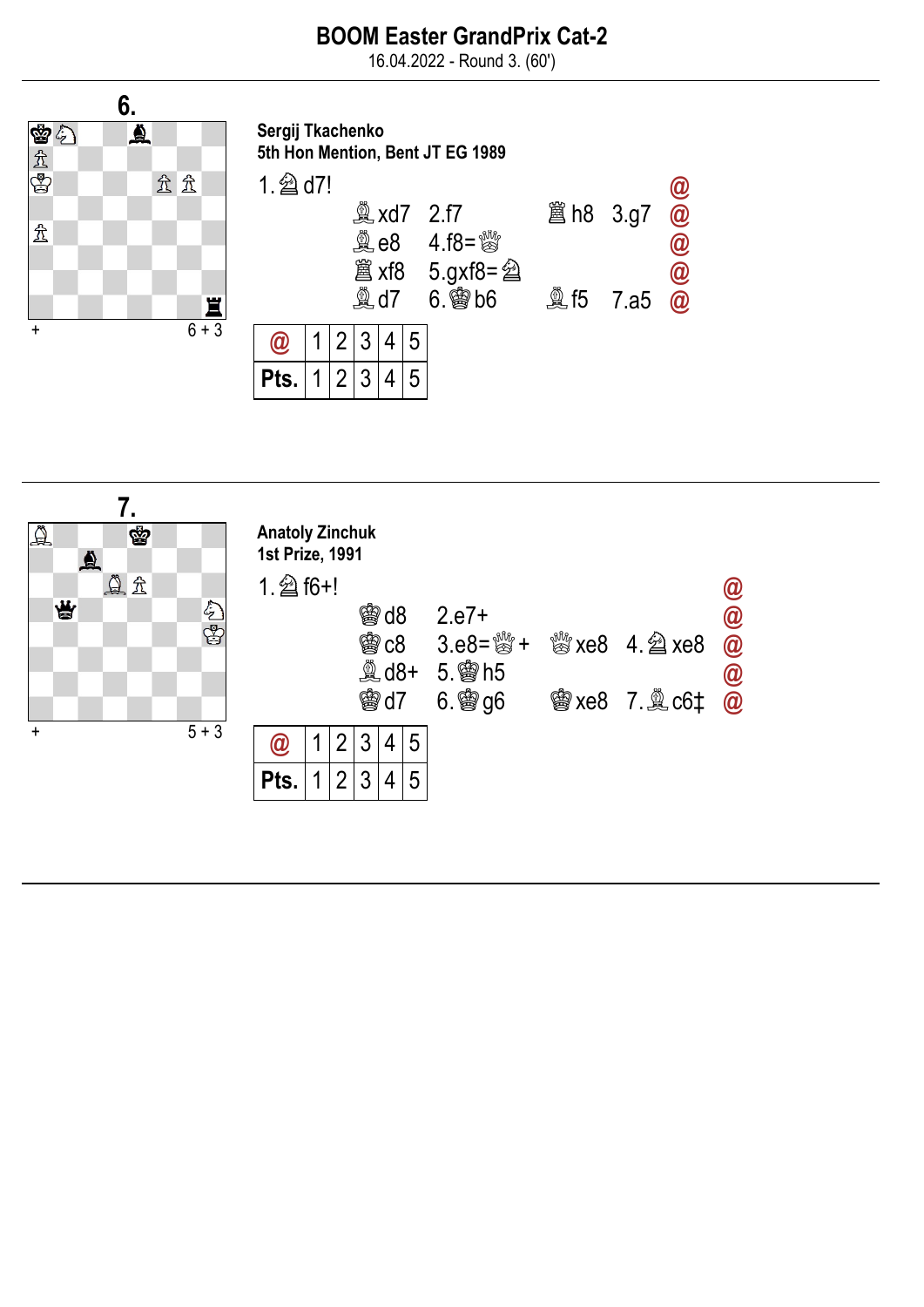16.04.2022 - Round 4. (30')





#### Christopher Jones Original for BOOM Easter GP

1.e3 ♗a1 2.e2 d4 3.e1=♖ dxe5 4.♖xa1 exf6 5.♖h1 f7 6.♖h7 f8=♕‡ [5]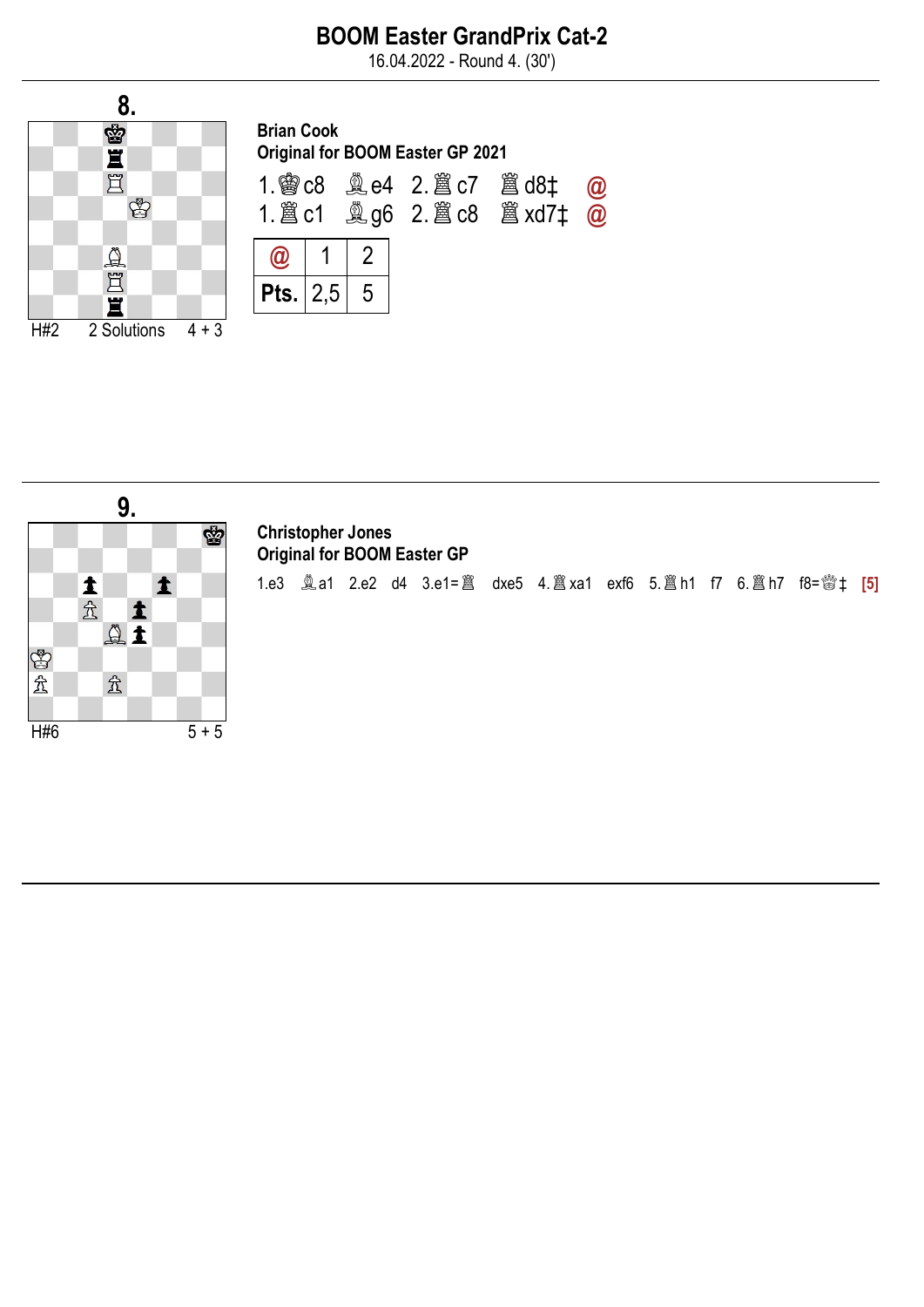16.04.2022 - Round 5. (50')



Dieter Muller Problemist Ukraini 2012 1.♖f8+! ♔e7 2.♖f7+ ♔e8 3.♗d6 [5]